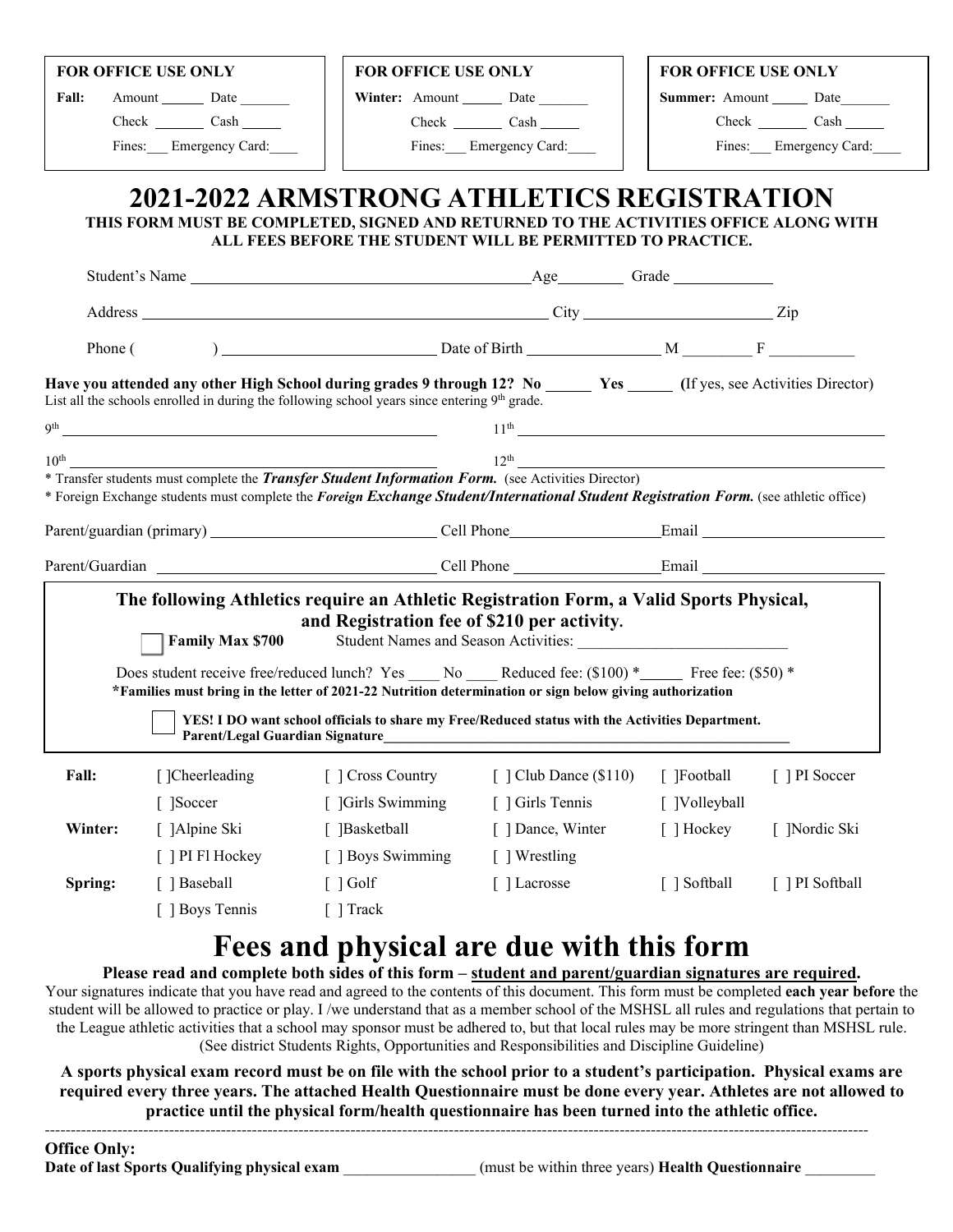# **2021-2022 MSHSL ELIGIBILITY STATEMENT**

### **All MSHSL eligibility determinations are based on the most current official handbook found at mshsl.org/handbook Statement to be signed by the participant from a MSHSL member school and by the participant's parent or guardian each school year prior to participation in that year.**

### **Please check all items:**

- $\Box$  I have read, understand, and acknowledge receiving the 2021-2022 MSHSL Eligibility Brochure, which contains only a summary of the eligibility rules of the Minnesota State High School League. I understand that a copy of the Official Handbook of the MSHSL is on file with the senior high school athletic director and or principal and that I may review it, in its entirety, if I so choose. The Official Handbook and MSHSL bylaws are also posted on the MSHSL website: **www.MSHSL.org** under Handbook.
- **We, the student, and parent, have reviewed Concussion Management Recommendations for MSHSL Athletes contained in the**  П **Eligibility Brochure and on the following website:** www.cdc.gov/headsup
- $\Box$  I understand that once I sign the eligibility statement all eligibility rules apply:
	- Twelve (12) months of the year.
	- Whether I am currently participating or not.
	- Continuously from the first signing of the statement through the completion of my high school eligibility.
- Regardless of my age I agree to follow all the MSHSL Bylaws to be eligible to represent my school in League-sponsored activities.
- I further understand that a member school of the MSHSL must adhere to all the rules and regulations that pertain to the League athletics/activities a school may sponsor and that local rules may be more stringent, and penalties more severe, than MSHSL rules.

### **STUDENT CODE OF RESPONSIBILITIES**

 $\Box$  As a student participating in my school's interscholastic activities, I understand and accept the following responsibilities:

- I will respect the rights and beliefs of others and will treat others with courtesy and consideration.
- I will be fully responsible for my own actions and the consequences of my actions.
- I will respect the property of others.
- I will respect and obey the rules of my school and the laws of my community, state, and country.
- I will show respect to those who are responsible for enforcing the rules of my school and the laws of my community, state, and country. **A student whose character or conduct violates the Student Code of Responsibilities or is suspended or expelled is not in good standing and is ineligible for a period as determined by the principal. While a student not in good standing, a student may not serve any penalty for MSHSL Bylaw violations.**
- □ Informed Consent: By its nature, participation in interscholastic athletics includes risk of injury and the transmission of infectious diseases such as HIV, Herpes and Hepatitis B and others. Although serious injuries are not common and the risk of HIV transmission is almost nonexistent in supervised school athletic programs, it is impossible to eliminate all risk. Participants have the responsibility to help reduce that risk. Participants must obey all safety rules, report all physical and hygiene problems to their coaches, follow a proper conditioning program, and inspect their own equipment daily*. PARENTS, GUARDIANS OR STUDENTS WHO MAY NOT WISH TO ACCEPT THE RISK DESCRIBED IN THIS WARNING SHOULD NOT SIGN THIS FORM.*

### **STUDENTS MAY NOT PARTICIPATE IN AN MSHSL-SPONSORED ACTIVITY WITHOUT THE STUDENT'S AND PARENT'S/GUARDIAN'S SIGNATURE.**

- $\Box$  I consent to the athletic trainer or coach treating injuries and authorize them to discuss those injuries with and release any applicable medical information or records relating to those injuries to coaches, school staff and other qualified health care providers as deemed necessary within their scope of practice.
- I further understand that in the case of injury or illness requiring transportation to a health care facility, that a reasonable attempt will be made to contact the parent or guardian in the case of the student-athlete being a minor, but that, if necessary, the student-athlete will be transported via ambulance to the nearest hospital.
- By signing this we acknowledge that we have read the information contained in the 2021-2022 MSHSL Eligibility Brochure and Statement.
- $\Box$  I/we acknowledge the electronic signature confirms I/we have read and reviewed the information contained in the contents of the Eligibility Brochure and Statement. I/we also acknowledge this electronic signature has the same legal effect, validity, and enforceability as a signature in a non-electronic form.

The student/parent authorizes the release of documents and other pertinent information by the school to determine student eligibility. In addition, the student/parent understands and agrees that public information shall include names and pictures of students participating in or attending extra-curricular activities, school events, and High School League activities or events.

| I am a home school student? YES $\Box$ NO $\Box$ | I am an online student? YES $\Box$ NO $\Box$ |                        |
|--------------------------------------------------|----------------------------------------------|------------------------|
| <b>Student's Printed Name</b>                    | <b>Birth Date</b>                            | <b>Grade in School</b> |
| <b>Student's Signature</b>                       |                                              | Date                   |
| <b>Parent's or Guardian's Signature</b>          |                                              | Date                   |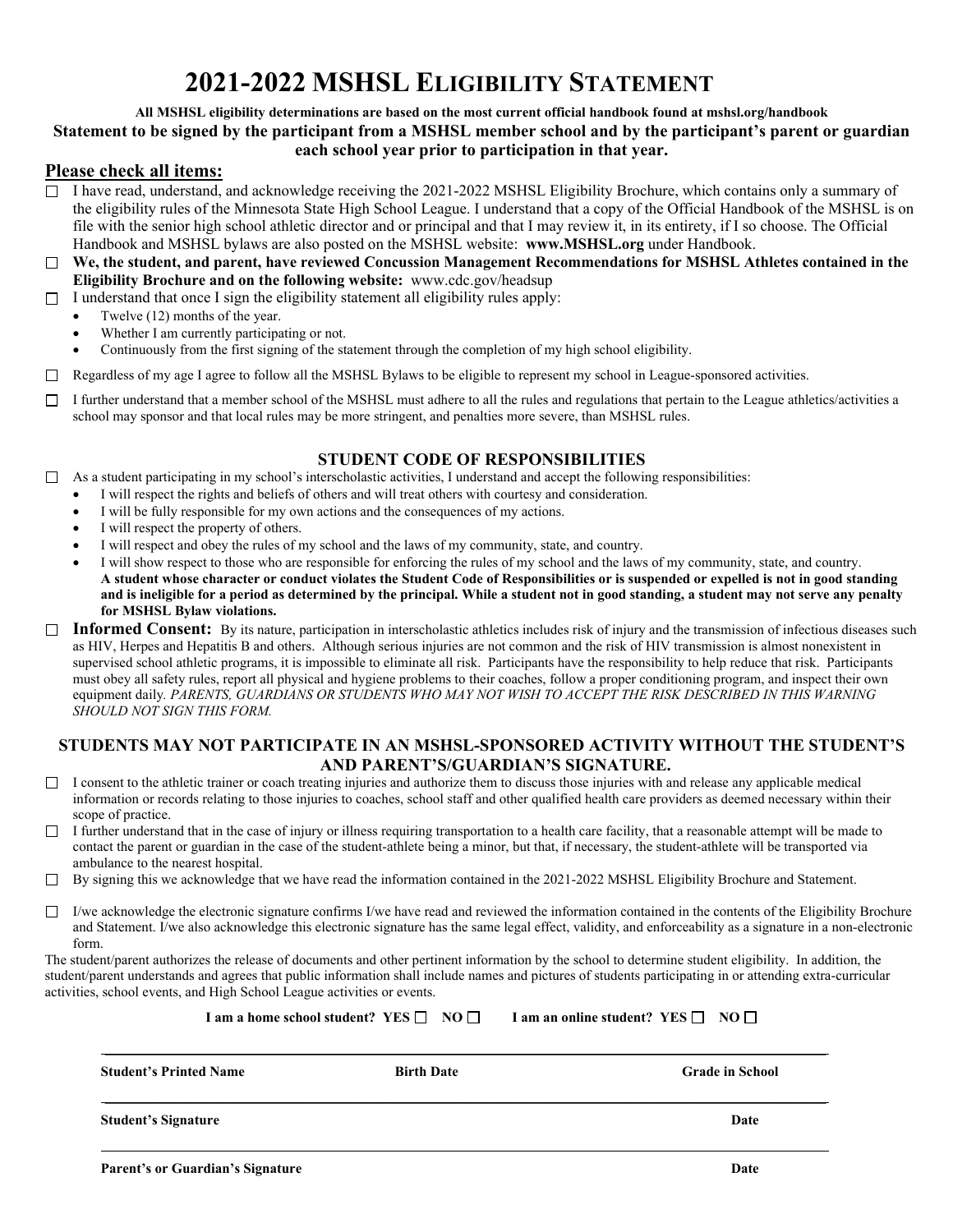# **MSHSL ANNUAL SPORTS HEALTH QUESTIONNAIRE**

| Name                                                                                                                                                                                                                                                                                                                                                                                                                                                                                                                                                                                                                                                                                                                                                                                                                                                                                                                                                    |                                                                                                                                                                                           |                                         |                                                                                                 |                                                                        |                                                          |
|---------------------------------------------------------------------------------------------------------------------------------------------------------------------------------------------------------------------------------------------------------------------------------------------------------------------------------------------------------------------------------------------------------------------------------------------------------------------------------------------------------------------------------------------------------------------------------------------------------------------------------------------------------------------------------------------------------------------------------------------------------------------------------------------------------------------------------------------------------------------------------------------------------------------------------------------------------|-------------------------------------------------------------------------------------------------------------------------------------------------------------------------------------------|-----------------------------------------|-------------------------------------------------------------------------------------------------|------------------------------------------------------------------------|----------------------------------------------------------|
|                                                                                                                                                                                                                                                                                                                                                                                                                                                                                                                                                                                                                                                                                                                                                                                                                                                                                                                                                         |                                                                                                                                                                                           |                                         |                                                                                                 |                                                                        |                                                          |
|                                                                                                                                                                                                                                                                                                                                                                                                                                                                                                                                                                                                                                                                                                                                                                                                                                                                                                                                                         |                                                                                                                                                                                           |                                         |                                                                                                 |                                                                        |                                                          |
|                                                                                                                                                                                                                                                                                                                                                                                                                                                                                                                                                                                                                                                                                                                                                                                                                                                                                                                                                         |                                                                                                                                                                                           |                                         |                                                                                                 |                                                                        |                                                          |
| <b>Phone</b>                                                                                                                                                                                                                                                                                                                                                                                                                                                                                                                                                                                                                                                                                                                                                                                                                                                                                                                                            |                                                                                                                                                                                           |                                         |                                                                                                 |                                                                        |                                                          |
| IN THE LAST YEAR, since your last complete Sports Qualifying Physical Exam with your physician or your Year 2 Annual Health Questionnaire,<br><b>HAVE YOU HAD ANY CHANGES TO THE FOLLOWING QUESTIONS:</b><br>Athlete Health Questionnaire                                                                                                                                                                                                                                                                                                                                                                                                                                                                                                                                                                                                                                                                                                               |                                                                                                                                                                                           |                                         | Check Yes or No boxes for each question or Circle question numbers for which you cannot answer. |                                                                        |                                                          |
| Over the past 2 weeks, how often have you been bothered by any of the following problems? (Circle response.)                                                                                                                                                                                                                                                                                                                                                                                                                                                                                                                                                                                                                                                                                                                                                                                                                                            | Not at all <b>contained</b>                                                                                                                                                               | Several days                            | Over half the days                                                                              | Nearly every day                                                       |                                                          |
| Felling nervous, anxious, or on edge<br>Not being able to stop or control worrying<br>Little interest or pleasure in doing things<br>Feeling down, depressed, or helpless<br>(If the sum of responses to questions 1 & 2 or 3 & 4 are greater than 3, please see your provider)<br>1. In the last year, has a doctor restricted your participation in sports for any reason without clearing you to return to sports?<br>8. In the last year, has any family member or relative died of heart problems or had an unexpected or unexplained sudden death<br>9. In the last year, has anyone in your immediate family had instances of unexplained fainting, seizures, or near drowning?<br>10. In the last year, has anyone in your immediate family been diagnosed with hypertrophic cardiomyopathy, Marfan Syndrome,<br>arrhythmogenic right ventricular cardiomyopathy, long or short QT Syndrome, Brugada Syndrome, or catecholaminergic polymorphic | $\Omega$<br>1<br>0<br>$\mathbf{1}$<br>0<br>$\Omega$<br>IMPORTANT HEART HEALTH QUESTIONS ABOUT YOU IN THE LAST YEAR<br>IMPORTANT HEART HEALTH QUESTIONS ABOUT YOUR FAMILY IN THE LAST YEAR |                                         | $\mathbf{2}^{\circ}$<br>$\overline{2}$<br>2<br>$\mathcal{P}$                                    | 3<br>3<br>3<br>3<br><b>YES</b><br>$\Box$<br>1000<br>100<br>$\Box$<br>吕 | <b>NO</b><br>$\Box$<br>88<br>90<br>$\Box$<br>П<br>F<br>Н |
| 11. In the last year, has anyone in your immediate family under age 35 had a heart problem, pacemaker, or implanted defibrillator?<br>12. In the last year, have you had a head injury or concussion that still has symptoms like continuing headaches, concentration problems                                                                                                                                                                                                                                                                                                                                                                                                                                                                                                                                                                                                                                                                          |                                                                                                                                                                                           | MEDICAL RISK QUESTIONS IN THE LAST YEAR |                                                                                                 | $\Box$                                                                 | П                                                        |
| Parents or Legal Guardians: Please note below any health concerns, medications, or allergies that may be important                                                                                                                                                                                                                                                                                                                                                                                                                                                                                                                                                                                                                                                                                                                                                                                                                                      | for the coaches or athletic/activities director to know.                                                                                                                                  |                                         |                                                                                                 |                                                                        |                                                          |
| I do not know of any existing physical or additional health reason that would preclude participation in sports. I certify that the answers to the above questions                                                                                                                                                                                                                                                                                                                                                                                                                                                                                                                                                                                                                                                                                                                                                                                       | are true and accurate and I approve participation in athletic activities.                                                                                                                 |                                         |                                                                                                 |                                                                        |                                                          |
| Parent or Legal Guardian Signature                                                                                                                                                                                                                                                                                                                                                                                                                                                                                                                                                                                                                                                                                                                                                                                                                                                                                                                      |                                                                                                                                                                                           | <b>Athlete Signature</b>                |                                                                                                 | Date                                                                   |                                                          |
|                                                                                                                                                                                                                                                                                                                                                                                                                                                                                                                                                                                                                                                                                                                                                                                                                                                                                                                                                         | requires a clearance note from a physician prior to participation.)                                                                                                                       |                                         | Athletic/Activity Director Notes: (a YES answer to any of the questions above                   |                                                                        |                                                          |
| <b>SQPE Due</b><br>Reference: Preparticipation Physical Evaluation (Fourth Edition): AAFP, AAP, AMSSM, AOSSM, AOASM; AAP, 2010.                                                                                                                                                                                                                                                                                                                                                                                                                                                                                                                                                                                                                                                                                                                                                                                                                         |                                                                                                                                                                                           |                                         | <b>CLEARED FOR SPORTS: YES</b>                                                                  | Revised 3/25/20                                                        | NO I                                                     |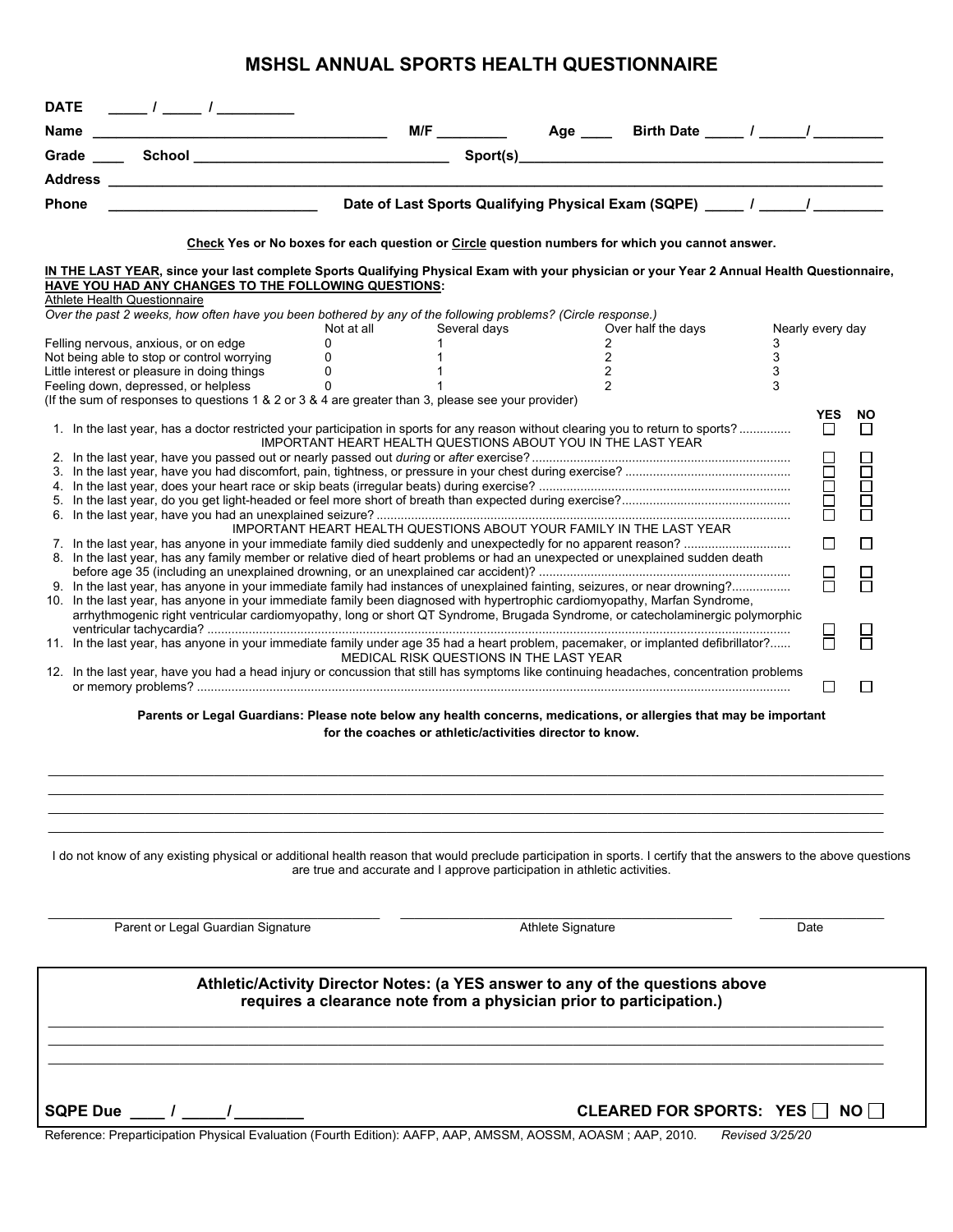





# MSHSL/Robbinsdale Area Schools Eligibility Brochure

Students: Your participation in high school activities is dependent on your eligibility. PROTECT that eligibility by reviewing with your parent(s)/guardian(s) this summary of Minnesota State High School League rules which govern your participation. Complete regulations are found in the MSHSL Official Handbook which is available at each member high school and which is also posted on the MSHSL Web site: www.mshsl.org. Please keep this brochure for reference, and if there is a question about any rule interpretation, **CONTACT YOUR SCHOOL PRINCIPAL OR ATHLETIC/ACTIVITIES DIRECTOR.**

I understand I must sign the current eligibility statement prior to participation each school year.

I understand that once I sign the eligibility statement all eligibility rules apply:

- Twelve (12) months of the year
- Whether I am currently participating or not
- Continuously from the first signing of the statement through the completion of my high school eligibility.
- **Parents/Guardians:** REVIEW the following rules with your son or daughter. Your role in stressing the value of following these rules cannot be overstated.
- **General Student Eligibility Checklist (must be completed by all students)** (*If you cannot check all 8 items, see your athletic/activities director or principal)*
- \_\_\_\_\_\_ 1. Making academic progress toward graduation. \_\_\_\_\_\_ 2. Will not have turned 20 before the start of the season in which I participate.
	- \_\_\_\_\_\_ 3. Have not dropped out of school or repeated a grade while in high school.
	- \_\_\_\_\_\_ 4. Have not and will not use or possess tobacco or alcoholic beverages, use, consume, have in posession, buy, sell or give away any other controlled substance, including steroids, or drug paraphenalia or products containing or used to deliver nicotine, tobaco products and other chemicals..
	- \_\_\_\_\_\_ 5. Have not and will not violate the racial/religious/sexual harassment/violence/and hazing bylaws of the MSHSL.
	- \_\_\_\_\_\_ 6. I agree to fully cooperate in any investigation honestly and truthfully.
	- \_\_\_\_\_\_ 7. Regardless of my age I agree to follow all of the MSHSL Byalws in order to be eligible to represent my school in League-sponsored activities.
	- **\_\_\_\_\_\_ 8. Both the student and parent have reviewed the concussion management information contained in the Eligibility Brochure and found on the following website:** www.cdc.gov/headsup

**Athletic Eligibility Checklist (must be completed by all athletes)** (*If you cannot check all 5 items, see your athletic/activities director or principal)*

- \_\_\_\_\_\_ 1. Physical exam within the last three (3) years on file with the school.
- 2. Have not transferred schools.
- 4. Have not accepted cash in any amount or merchandise valued at more than \$100 for participating in a sport.
- 3. Will not participate in more than six (6) seasons in any sport in grades 7-12.
- \_\_\_\_\_ 5. Have not and will not compete in non-school events in my sport after reporting for the school team.

**INFORMED CONSENT:** By its nature, participation in interscholastic athletics includes risk of injury and the transmission of infectious diseases such as HIV, Hepatitis B, herpes, and others. Although serious injuries are not common and the risk of HIV transmission is almost nonexistent in supervised school athletic programs, it is impossible to eliminate all risk. Participants have the responsibility to help reduce that risk. Participants must obey all safety rules, report all physical and hygiene problems to their coaches, follow a proper conditioning program, and inspect their own equipment daily.

# **ARMSTRONG ACTIVITY EMERGENCY CARD**

| <b>Activity</b>                                                                                                                                                                                                                      | and the control of the control of the control of the control of the control of the control of the control of the |
|--------------------------------------------------------------------------------------------------------------------------------------------------------------------------------------------------------------------------------------|------------------------------------------------------------------------------------------------------------------|
|                                                                                                                                                                                                                                      |                                                                                                                  |
|                                                                                                                                                                                                                                      | HmH<br><u> 1990 - Johann Stein, mars et al. (</u>                                                                |
|                                                                                                                                                                                                                                      |                                                                                                                  |
|                                                                                                                                                                                                                                      | Cell:                                                                                                            |
|                                                                                                                                                                                                                                      |                                                                                                                  |
|                                                                                                                                                                                                                                      |                                                                                                                  |
|                                                                                                                                                                                                                                      |                                                                                                                  |
| Medical History: Answer Yes/No: Diabetes? _____________ Epilepsy? __________ Asthma?                                                                                                                                                 |                                                                                                                  |
| Allergies: If yes, please list:                                                                                                                                                                                                      |                                                                                                                  |
| Any other medical concerns we should know about: <b>Any other medical concerns we should know about:</b>                                                                                                                             |                                                                                                                  |
| Family Doctor <b>Contract Contract Contract Contract Contract Contract Contract Contract Contract Contract Contract Contract Contract Contract Contract Contract Contract Contract Contract Contract Contract Contract Contract </b> |                                                                                                                  |
| Hospital <b>Execution Contract Contract Contract Contract Contract Contract Contract Contract Contract Contract Contract Contract Contract Contract Contract Contract Contract Contract Contract Contract Contract Contract Cont</b> | Phone #                                                                                                          |
| Insurance Co <b>example 20</b> and 20 and 20 and 20 and 20 and 20 and 20 and 20 and 20 and 20 and 20 and 20 and 20 and 20 and 20 and 20 and 20 and 20 and 20 and 20 and 20 and 20 and 20 and 20 and 20 and 20 and 20 and 20 and 20   | $Policy \#$                                                                                                      |
| Signature of Parent/Guardian:                                                                                                                                                                                                        |                                                                                                                  |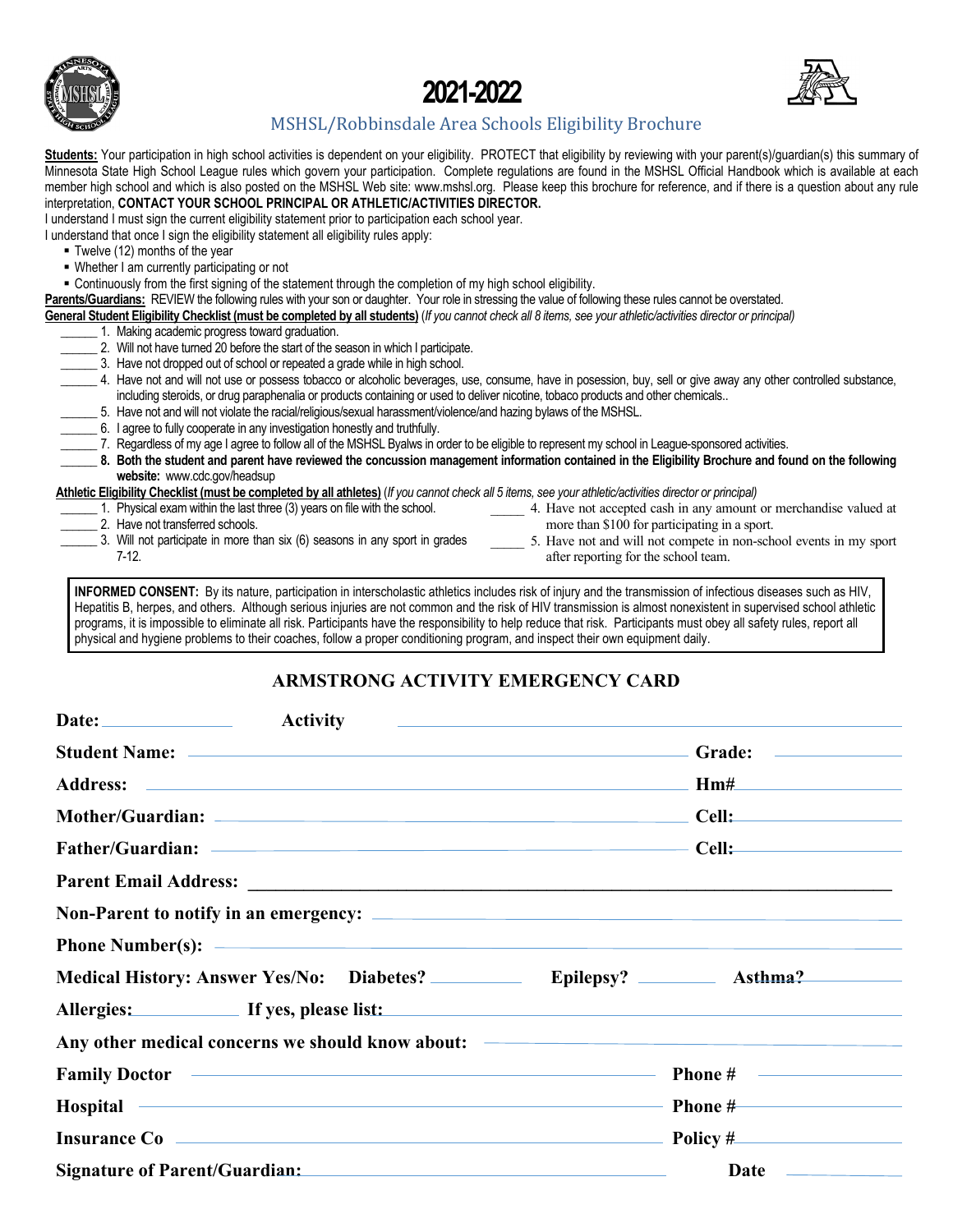# **ARMSTRONG ACTIVITY EMERGENCY CARD**

**This form goes to the Coach and the Athletic Trainer. Please provide AT LEAST two phone numbers including a NON-Parent.**

**Include Medical History at the bottom**

| Mother/Guardian: Cell: Work: Work:                                                                                                                                                                                                   |                                                                                  |       |  |  |
|--------------------------------------------------------------------------------------------------------------------------------------------------------------------------------------------------------------------------------------|----------------------------------------------------------------------------------|-------|--|--|
| Father/Guardian: Cell: Work: Work:                                                                                                                                                                                                   |                                                                                  |       |  |  |
| Parent Email address: No. 1996. The Contract of the Contract of the Contract of the Contract of the Contract of the Contract of the Contract of the Contract of the Contract of the Contract of the Contract of the Contract o       |                                                                                  |       |  |  |
|                                                                                                                                                                                                                                      |                                                                                  |       |  |  |
|                                                                                                                                                                                                                                      | *Phone Number(s): $\qquad \qquad$                                                |       |  |  |
|                                                                                                                                                                                                                                      |                                                                                  |       |  |  |
| <b>Medical History:</b>                                                                                                                                                                                                              |                                                                                  |       |  |  |
|                                                                                                                                                                                                                                      | Answer Yes/No: Diabetes? Epilepsy? Asthma?                                       |       |  |  |
|                                                                                                                                                                                                                                      | Allergies? ____________ if yes, please list: ___________________________________ |       |  |  |
| Any other medical concerns we should know about this student?                                                                                                                                                                        |                                                                                  |       |  |  |
|                                                                                                                                                                                                                                      |                                                                                  |       |  |  |
|                                                                                                                                                                                                                                      |                                                                                  |       |  |  |
| Family Doctor <u>and the contract of the contract of the contract of the contract of the contract of the contract of the contract of the contract of the contract of the contract of the contract of the contract of the contrac</u> |                                                                                  |       |  |  |
|                                                                                                                                                                                                                                      |                                                                                  |       |  |  |
| Hospital and the contract of the contract of the contract of the contract of the contract of the contract of the contract of the contract of the contract of the contract of the contract of the contract of the contract of t       |                                                                                  |       |  |  |
| Insurance Communication of the Communication of the Communication of the Communication of the Communication of the Communication of the Communication of the Communication of the Communication of the Communication of the Co       |                                                                                  |       |  |  |
| Policy #                                                                                                                                                                                                                             |                                                                                  |       |  |  |
| <b>Signature of Parent/Guardian:</b>                                                                                                                                                                                                 |                                                                                  | Date: |  |  |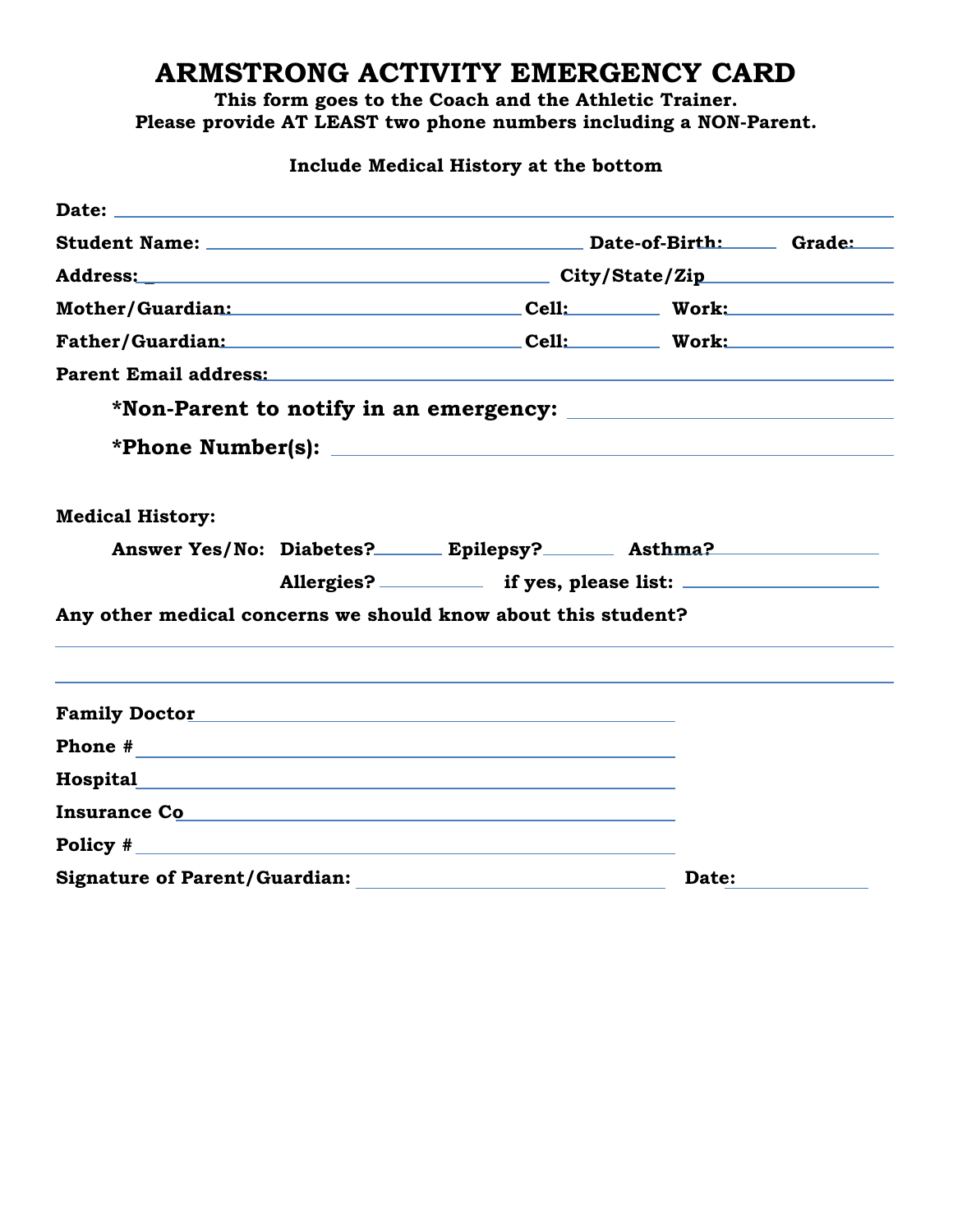# GENERAL BYLAW REVIEW

#### **All MSHSL eligibility determinations are based on bylaws found in the most current official handbook or online at mshsl.org/handbook**

*\** Denotes rules applicable to cheerleaders

- **1. \*ACADEMIC** (Credit Requirement) To be eligible, a student must be making satisfactory progress toward the school's requirement for graduation. It is the policy of Independent School District 281 that for a student to be eligible to participate in Minnesota State High School League (MSHSL) activities, the student must have had a passing grade in 80 percent of the previous semester classes in which he or she was enrolled. Coaches will screen the grades of their athletes at the end of each semester and first and third quarter grades also will be checked, and athletes given warnings if passing grades are below 80 percent. A student who is declared scholastically ineligible may appeal the decision (see athletic director for details).
- **2.**  $*AGE A student who turns 20 during the 11<sup>th</sup> or 12<sup>th</sup> semester since first$ entering the 7<sup>th</sup> grade shall be allowed to participate through the completion of the 12<sup>th</sup> semester. Adapted athletes are eligible to participate until their 22<sup>nd</sup> birthday, provided they meet all other eligibility requirements.
- *3.* **AMATEUR STATUS** A student must be an amateur in that sport. A student may not receive cash or merchandise for athletic participation. A student does not lose her/his amateur status because of reimbursement for officiating, instructing, teaching, or coaching a sport. *(Reference Bylaw 201 for further amateur provisions)*
- **4. AWARDS** Acceptable awards to students in recognition of participation in high school activities include medals, ribbons, letters, trophies, plaques, and other items of little or no intrinsic value (\$100.00 or less). Violation will render a student ineligible for participation in that activity.
- **5. \*ENROLLMENT, ATTENDANCE, AND REQUIRED SUBJECT LOAD** Students must be fully enrolled in (as defined by the Minnesota Department of Education) and attending the school before they are eligible to represent that school in MSHSL sponsored activities. Students must be properly registered, attending school and classes regularly. Students must be on track to meet the school's graduation requirements in six years (12 consecutive semesters) beginning with the first day of attendance in the  $7<sup>th</sup>$  grade.

For transfer eligibility purposes participation in a school program is considered full enrollment at that school.

**6. FOREIGN EXCHANGE STUDENTS** — Approved Foreign Exchange Students are limited to 1 calendar year of high school eligibility beginning with their 1st date of enrollment and attendance.

**INTERNATIONAL STUDENTS** – students not participating in a CSIET approved foreign exchange program are eligible only at the B-squad or JV level for one calendar year.

**7. \*GENERAL ELIGIBILITY** — In order to be eligible for regular season and MSHSL tournament competition, a student must be fully enrolled as defined by the Minnesota Department of Education and a bona fide member of his or her high school in good standing. A student who is under penalty of exclusion, expulsion or suspension, whose character or conduct violates the Student Code of Responsibilities and is not in good standing, shall be ineligible for a period of time as determined by the principal.

 **Student Code of Responsibilities**

**As a student participating in my school's interscholastic activities, I understand and accept the following responsibilities:**

- **1. I will respect the rights and beliefs of others and will treat others with courtesy and consideration.**
- **2. I will be fully responsible for my own actions and the consequences of my actions**
- **3. I will respect the property of others.**
- **4. I will respect and obey the rules of my school and the laws of my community, state, and country.**
- **5. I will show respect to those who are responsible for enforcing the rules of my school and the laws of my community, state, and country.**

A student ejected from a contest shall be ineligible for the next regularly scheduled game or meet at that level of competition and all other games or meets in the interim at any level of competition, for the first ejection. All subsequent ejections shall result in ineligibility for four (4) regularly scheduled games or meets.

- **8**. **\*SEASONS OF PARTICIPATION** No student may participate in more than six (6) seasons in any sport while enrolled in grades 7-12, semesters 1-12 inclusive.
- **9**. \***SEMESTERS IN HIGH SCHOOL** A student shall not participate in an interscholastic contest after the student's twelfth semester in grades 7-12 inclusive. All twelve semesters shall be consecutive, beginning in the 7th grade.
- **10. JUNIOR HIGH/MIDDLE SCHOOL PARTICIPATION** Participation in high school interscholastic programs is limited to students in grades 7-12 inclusive. Students in grades 7, 8 and 9 may participate if enrolled in the regular continuation school for the educational unit and if all other eligibility requirements of the League have been met. Elementary students in grades 1-6 are not eligible for participation in any MSHSL-sponsored activity; B-squad, junior varsity, or varsity level.
- **11. \*GRADUATE** Students who have graduated from a secondary school, or who have completed the terminal or final grade of a secondary school, or who have earned a GED or diploma are not eligible for participation in any League activity A student who graduates while a member of a team with a season in progress may complete the season if three or fewer weeks of the regular season, exclusive of League tournament play, remain.

## **12. \*MOOD-ALTERING CHEMICALS**

#### **A. Reference Bylaw 205**

**Twelve (12) months of the year, a student shall not at any time, regardless of the quantity: (1) use or consume, have in possession a beverage containing alcohol; (2) use or consume, have in possession tobacco; or, (3) use or consume, have in possession, buy, sell, or give away any other controlled substance or drug paraphernalia, (4) use or consume, have in possession, buy, sell or give away products containing or products used to deliver nicotine, tobacco products and other chemicals including vaping. "Tobacco products" means: any product containing, made, or derived from tobacco that is intended for human consumption, whether chewed, smoked, absorbed, dissolved, inhaled, snorted, sniffed, or ingested by any other means, or any component, part or accessory of a tobacco product, (5) use or consume, have in possession, buy, sell or give away any substance or product where the intent of such use of the substance or product is to induce intoxication, excitement, or stupefaction of the central nervous system, except under the direction and supervision of a medical doctor. Such substance or products shall include, but are not limited to, synthetic drugs, gasoline, glue, aerosol devices, bath salts, and any substances addressed by Minnesota or Federal law.**

- 1. The bylaw applies continuously from the first signing of the student Eligibility Brochure.
- 2. It is not a violation for a student to be in possession of a controlled substance specifically prescribed for the student's own use by her/his doctor.

#### B. **Penalty:**

1. First Violation: After confirmation of the first violation, the student shall lose eligibility for the next two (2) consecutive interscholastic contests or two (2) weeks of a season in which the student is a participant, whichever is greater. No exception is permitted for a student who becomes a participant in a treatment program.

2. Second Violation: After confirmation of the second violation, the student shall lose eligibility for the next six (6) consecutive interscholastic contests in which the student is a participant or three (3) weeks, whichever is greater. No exception is permitted for a student who becomes a participant in a treatment program.

3. Third and Subsequent Violations: After confirmation of the third or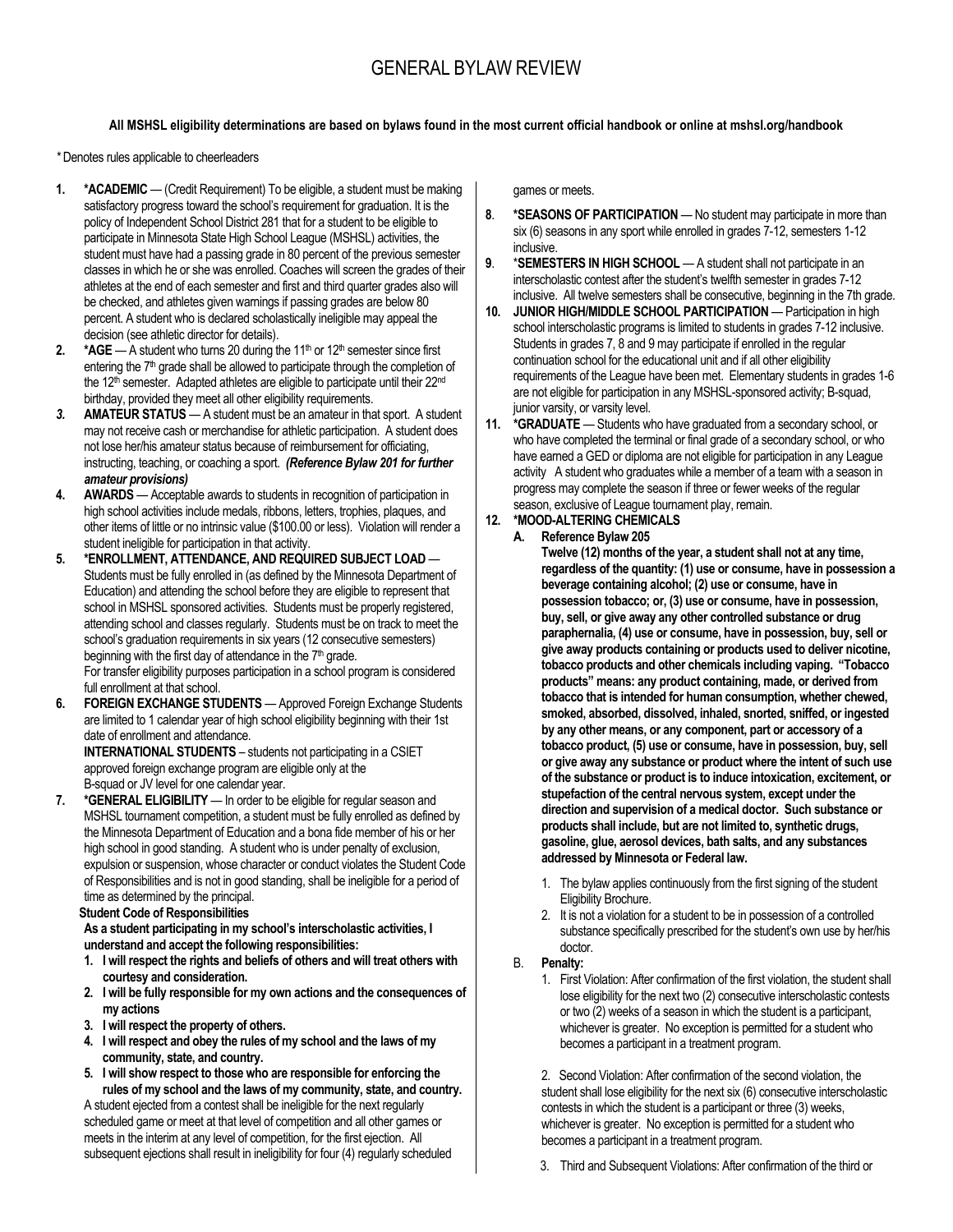subsequent violations, the student shall lose eligibility for the next twelve (12) consecutive interscholastic contests in which the student is a participant or four (4) weeks, whichever is greater. If after the third or subsequent violations, the student has been assessed to be chemically dependent and the student on her/his own volition becomes a participant in a chemical dependency program or treatment program, then the student may be certified for reinstatement in MSHSL activities after a minimum period of six (6) weeks. Such certification must be issued by the director or a counselor of a chemical dependency treatment center.

- 4. Penalties are progressive and consecutive.
- 5. **Denial Disqualification: A student shall be disqualified from all inter-scholastic athletics for nine (9) additional weeks beyond the student's original period of ineligibility when the student denies violation of the rule, is allowed to participate and then is subsequently found guilty of the violation.**
- 6. Conduct of Captains/Student Leaders: A student shall be ineligible to be a captain/leader of a team/activity for the year or for the first year after the year in which the student was selected as a captain/leader if there has been confirmation that the student violated the MSHSL and/or District 281 alcohol, tobacco, or other controlled substances policy. A captain/leader of a team/activity shall be removed from the position of captain/leader and shall forfeit all honors afforded a captain/leader.

#### C. **Penalties for Category II Activities**

**Definition - Category II Activities**: Those League-sponsored activities in which a member school does not have a schedule of interscholastic contests, exclusive of League-sponsored tournaments. Fine Arts Activities

- 1. Speech activities including One Act Play when a school schedules no interscholastic contests and participates only in the League-sponsored tournament series.
- 2. Music Activities.
- 3. Visual Arts Activities.

Each member school shall develop penalties which it will apply to the participants in these activities. A copy of the member school's policy shall be filed in the principal's office.

#### **13. \*SEXUAL/RACIAL/RELIGIOUS HARASSMENT / VIOLENCE and HAZING** A. **Reference Bylaw 209.00:**

A student shall not engage in the sexual, racial, religious harassment, violence or hazing during the school year or any portion of an activity season that occurs prior to the start of the school year or after the close of the school year.

### B. **Reporting Procedures:**

- 1. Any person who believes he or she has been the victim of sexual, racial, religious harassment, violence or hazing or any person with knowledge or belief of conduct, which may constitute hazing, shall report the alleged acts immediately to an appropriate school district official designated by this policy.
- 2. The building principal is the person responsible for receiving reports of sexual, racial, religious harassment, violence or hazing at the building level. Any person may report hazing directly to a school district human rights officer or to the superintendent.
- 3. Teachers, administrators, officials, volunteers, and employees of the school district shall be particularly alert to possible situations, circumstances or events which might include sexual, racial, religious harassment, violence, or hazing. Any such person who receives a report of, observes, or had other knowledge or belief of conduct, which may constitute sexual, racial, religious harassment, violence, or hazing, shall inform the building principal immediately.
- 4. Submission of a good faith complaint or report of sexual, racial, religious harassment, violence or hazing will not affect the complainant or reporter's future employment, grades, or work

assignments.

### C. **Reprisal**

The school district will discipline or take appropriate action against any student, teacher, administrator, volunteer, coach, official contractor or employee of the school district who retaliates against any person who makes a good faith report of alleged sexual, racial, religious harassment, violence or hazing or against any person who testifies, assists, or participates in an investigation, or against any person who testifies, assists or participates in a proceeding or hearing relating to such sexual, racial, religious harassment, violence or hazing. Retaliation includes, but is not limited to, any form of intimidation, reprisal, or harassment.

### D. **Penalties for Category I Activities:**

- 1. First Violation: the student shall lose eligibility for the next two (2) consecutive interscholastic contests or two (2) weeks, 14 calendar days of a season in which the student is a participant, whichever is greater. *Recommendations: 1) It is recommended that the school develop a local education program through which the student would receive information about* sexual, racial, religious harassment, violence, or hazing*. 2) It is recommended that, when appropriate, the school refer a student to a community agency or a professional individual outside the school for counseling.*
- 2. Second Violation: the student shall lose eligibility for the next six (6) consecutive interscholastic contests or three (3) weeks, 21 calendar days, whichever is greater, in which the student is a participant. *Recommendation: It is recommended that before being re-admitted to activities following suspension for the second violation, the student shall show evidence in writing that the student has received counseling from a community agency or professional individual such as a school counselor, medical doctor, psychiatrist, or psychologist.*
- 3. Third or Subsequent Violations: the student shall lose eligibility for the next twelve (12) consecutive interscholastic contests or four (4) weeks, 28 calendar days, whichever is greater, in which the student is a participant.
- 4. Penalties are progressive and consecutive.
- E. **Penalties for Category II Activities:**

Each member school shall develop penalties that it will apply to the participants in these activities. A current copy of the member school's policy shall be kept on file in the member school.

- **14. SERVING A MSHSL PENALTY —** a student must be a student in good standing, and able to be placed in the game, meet or contest except for the penalty being served. (Students who are not in good standing due to suspension, expulsion, injury, illness, family vacations, etc are not able to be placed in a game, meet or contest and are therefore not able to count those contests toward the penalty).
- **15**. **PROGRESSIVE AND CONSECUTIVE PENALTIES:** Penalties shall be progressive and consecutive beginning with the student's first participation in a League activity and continuing through the student's high school career.
- **16. COLLEGE/UNIVERSITY TEAMS** Individuals who have participated with a college or university team are ineligible for participation in any activity of the League.
- **17. FAIR HEARING PROCEDURE** The League Constitution provides a Fair Hearing Procedure for the student or parent contesting a school's determination of ineligibility for a student. **The student has 10 calendar days in which to appeal the school's decision**. The appeals process includes an appeal before a hearing panel at the school and the right, if desired, to appeal that decision to the League's Board of Directors. An independent hearing examiner will hear the appeal and make written findings of fact, conclusions and a recommendation for the Board of Directors following the hearing. The Board's decision shall be final. A complete listing of the Fair Hearing Procedure may be obtained from the athletic director or principal of the high school or on Web at www.mshsl.org in the Publications section.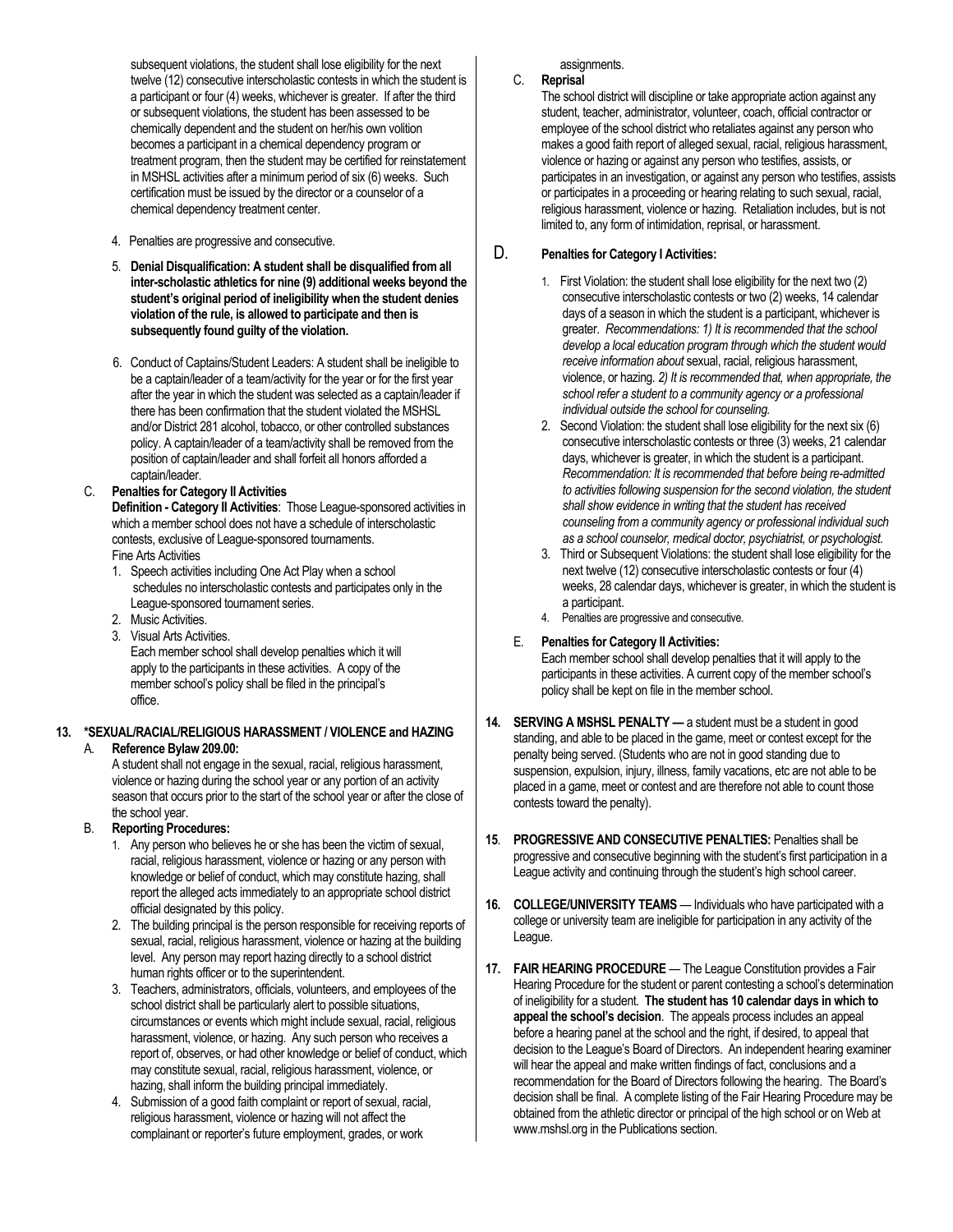# **A T H L E T I C R U L E S**

- **1. \*PHYSICAL EXAMINATION AND PARENTS PERMIT** Any student who intends to participate in high school interscholastic athletics and cheerleading activities must have on file in the school, a record of a physical examination performed within the previous three (3) years. A health questionnaire shall be completed annually and could indicate the need for a physical examination prior to participation. The signature of the parent or guardian approving participation is required.
- **2. LAST DATE TO JOIN A TEAM** To be eligible for section and state competition, a student must be a member of that school's team not later than the fourth Monday from the official start of that sport season. Gymnasts must be on the school's team not later than the third Monday from the official start of that season. When a sport season begins on a Monday, that day shall be counted as the first Monday.

#### **3. NON-SCHOOL COMPETITION AND TRAINING FOR TEAM AND INDIVIDUAL SPORTS** —

A. **During the High School Season:** During the high school season a student may not participate as a member of a team or as an individual competitor in non-school sponsored games, meets, tournaments or contests, in the same sport. *Participation defined: practice, training, tryouts, scrimmaging and competing. Season Defined: The high school season shall run from the first date that practice may begin until the team is eliminated in MSHSL tournament competition*. Baseball, Softball and Skiing are exceptions to this rule.

**Exception: Non-School Training During the High School Season for Athletes Who Qualify as Individual competitors to the State Tournament: (Swimming, Cross Country, Tennis, Skiing, Gymnastics, Wrestling, Synchronize Swimming, Golf, and Track and Field)**

- **i. Lessons/Training:** During the MSHSL high school season athletes may take lessons from professionals and other non-school coaches without limit as to where, when or who may provide the training. Athletes may not miss a high school practice, game, or meet to take a lesson or train for a non-school event. Athletes may take lessons and or train with a non-school team/club during the high school season in the same sport.
- **ii. Competition:** Athletes will be able to compete in non-school events/competitions that do not match the events in which athletes currently compete in high school competition. Exception: Summer Vacation Period — Students may participate in non-school competitions, meets, games, tournaments in the same sport they currently play at the high school level during the summer vacation period. *See definition of summer vacation below: 14.C.* Summer Coaching waiver: If a student participates on a team coached by a member of the high school coaching staff, coaching contact shall end on July 31 unless a conditional extension to the summer waiver is granted by the school's athletic director. Students may take private lessons during the MSHSL season.
- B. **During the School Year, Prior To and Following the High School Sports Season:** A student may participate in contests, meets or tournaments as an individual competitor or as a member of a non-school team provided that these activities are voluntary and not influenced or directed by a salaried or non-salaried member of the student's sophomore, B-squad, junior varsity, or varsity high school coaching staff.
	- 1. A student may not use any type of high school uniform.
	- 2. A student may not receive coaching or training from a salaried

or non-salaried member of the student's sophomore, B-squad, junior varsity, or varsity high school coaching staff in that sport. Power skating, tennis, gymnastics, and indoor soccer are included in this limitation.

- 3. A student may receive training through private lessons from a person who is not a salaried or non-salaried member of the student's sophomore, B-squad, junior varsity or varsity high school coaching staff in that sport.
- 4. A student's fee for non-school coaching or training must be provided by the student or the student's parent(s) or guardian(s) unless approved by the Board of Directors.

#### C. **Summer Vacation Period:**

A student may compete as an individual or as a member of a non-school team even though competing on a high school team in the same sport. **Summer shall be defined as June 1 through Labor Day. Summer for the sport of soccer shall be defined as June 1 through Sunday immediately preceding the official starting date of the MSHSL high school soccer season. Note: Students may participate in activities during the summer, as defined above, even though their high school sport season in the same sport has begun. For example, students may play in a non-school tennis tournament while a member of the high school team or participate in road races while a member of the cross-country team through Labor Day. Soccer is excluded from dual participation as defined above.**

- D. **Penalty:**
	- 1. First Violation: After confirmation of the first violation, the student shall lose eligibility in that sport for the next two (2) consecutive interscholastic contests or two (2) weeks of that season, whichever is greater. If there are fewer than two (2) events remaining in that sport, the loss of eligibility will continue into the next season in that sport. Note: This means that a senior who violates the bylaws at the end of one sport season will lose eligibility for two (2) games in the next sport season in which the student participates.
	- 2. Second Violation: After confirmation of the second violation, the student shall lose eligibility in that sport for the next six (6) consecutive interscholastic contests or three (3) weeks, whichever is greater.
	- 3. Third Violation: After confirmation of the third or subsequent violations, the student shall lose eligibility in that sport for the next twelve (12) consecutive interscholastic contests or four (4) weeks, whichever is greater.
	- 4. Penalties are progressive and consecutive.

#### E. **Special Considerations:**

- 1. National Teams and Olympic Development Programs The MSHSL may permit participation by high school students on bona fide national teams or in Olympic development programs if:
	- a. The program is approved and supported by the national governing body of the sport or if there is an Olympic development program of training and competition.
- b. Directly funded by a national governing body on a national level.
	- c. Authorized by a national governing body for athletes having potential for future national team participation.

Students who are invited to participate on National Teams or in Olympic Development Programs must contact their high school principal to obtain an application form. This must be completed at least thirty (30) days prior to participation.

- 2. During the school year, students who participate for their school in a sport may participate through training, try-out, or competition on a National Team or in a United States Olympic Development Program provided the student receives an individual invitation from the United States Olympic Committee or the United States National Governing Body on the national level for that sport.
- 3. Students who have completed their eligibility in a sport are exempt from the non-school competition and training rules in that sport.

#### **4. ATHLETIC CAMPS AND CLINICS** —

- A. **School Year:** Students may attend athletic camps and clinics which have been approved by their high school principal.
- B. **Summer Vacation Period:** Non-school specialized athletic camps and clinics do not require approval.
	- The non-school sponsored camp or clinic fee must be provided by the student or the student's parent(s) or guardian unless other arrangements are approved by the Board of Directors.
	- 2. A student may attend a camp or clinic where a member of the school's coaching staff (sophomore, B-Squad, junior varsity, or varsity) in that sport owns, administers, directs, organizes, or serves as an instructor or is a staff member during the student's attendance.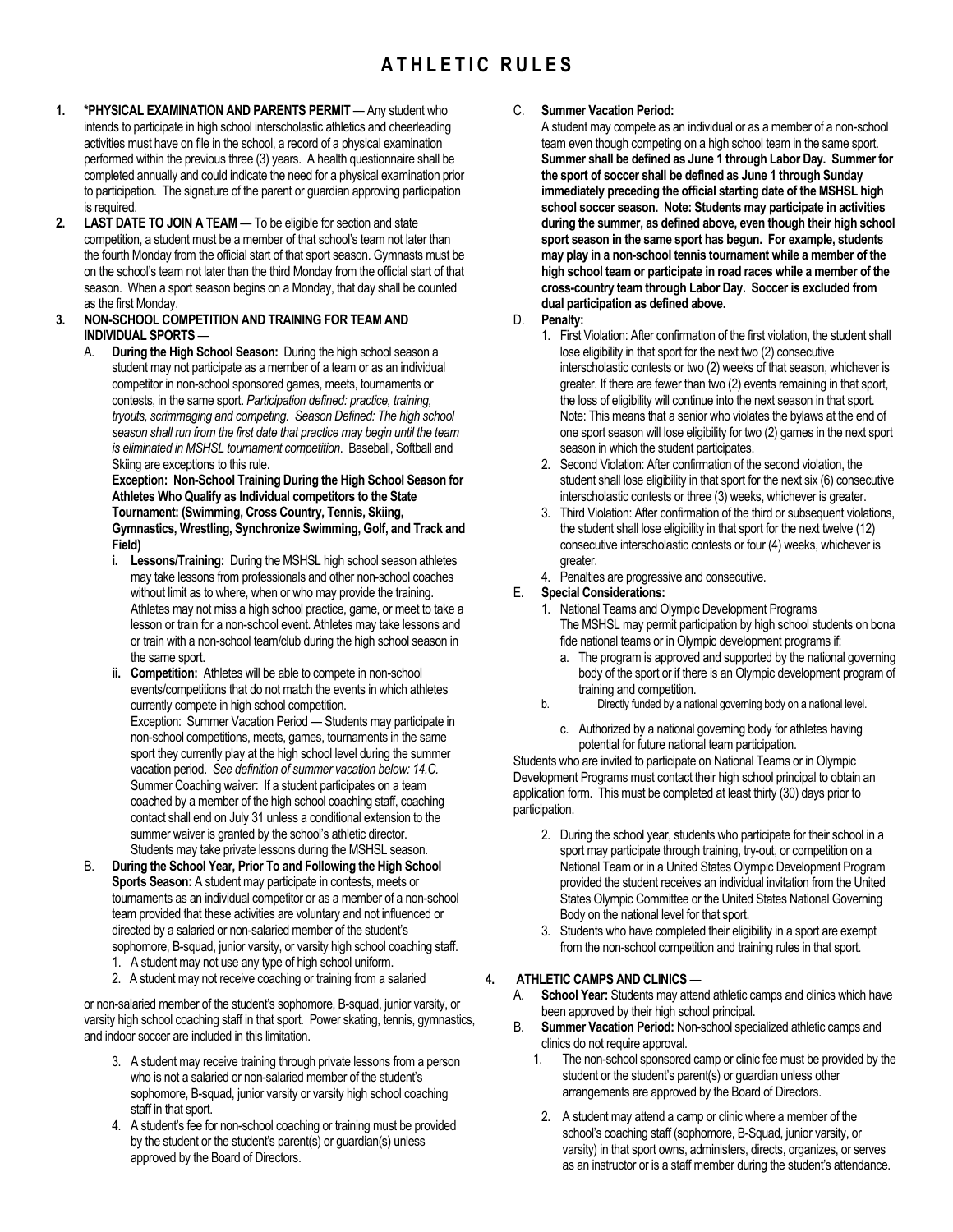### C. **Penalty:**

- 1. First Violation: After confirmation of the first violation, the student shall lose eligibility in that sport for the next two (2) consecutive interscholastic contests or two (2) weeks of that season, whichever is greater. If there are fewer than two (2) events remaining in that sport, the loss of eligibility will continue into the next season in that sport. Note: This means that a senior who violates the bylaws at the end of one sport season will lose eligibility for two (2) games in the next sport season in which the student participates.
- 2. Second Violation: After confirmation of the second violation, the student shall lose eligibility in that sport for the next six (6) consecutive interscholastic contests or three (3) weeks, whichever is greater.
- 3. Third Violation: After confirmation of the third or subsequent violations, the student shall lose eligibility in that sport for the next twelve (12) consecutive interscholastic contests or four (4) weeks, whichever is greater.

### **5**. **TRANSFER RULE** — Bylaw 111

- A. A transfer student is eligible for varsity competition provided the student was in good standing on the date of withdrawal from the last school the student attended and one (1) of the provisions in Section B (below) is met.
- B. A transfer student is eligible for varsity competition if:
	- 1. 9<sup>th</sup> Grade Option: The student is enrolling in 9th grade for the first time.
	- 2. Family Residence Change: the student transfers from one public school district attendance area to another public school district attendance area at any time during the calendar year in which there is a change of residence and occupancy in Minnesota by the student's parents. If the student's parents move from one public school district attendance area to another public school district attendance area, the student will be eligible in the new public school attendance area or a non-public school if the student transfers at the same time the student's parents move.

If the parents move from one public school district attendance area to another, the student shall continue to be fully eligible if the student continues enrollment in the prior school for the balance of the current marking period or for the balance of the academic school year. If the student elects either of the current enrollment options above, the student will be fully eligible upon transfer to the new school. A student who elects not to transfer upon a parent's change in residence shall continue to be eligible at the school in which the student is currently enrolled.

- 3. Court Ordered Residence Change for Child Protection: the student's residence is changed pursuant to a child protection order placement in a foster home, or a juvenile court disposition order.
- 4. Divorced Parents: a student of legally divorced parents who have joint physical custody of the student may move from one custodial parent to the other custodial parent and be fully eligible at the time of the move. The student may utilize this provision only one time during grades 9-12 inclusive.
- 5. Move from Out of State: if a student's parents move to Minnesota from a state or country outside of Minnesota and if the student moves at the same time the parent establishes a residence in a Minnesota public school district attendance area, the student shall be eligible at the first school the student attends in Minnesota.
- C. If none of the provisions in Athletic Rule 5.B.2.1-5 (above) are met, the student is ineligible for varsity competition for a period of one (1) calendar year beginning with the first day of attendance in the new school.
	- 1. Students are immediately eligible for competition at the non-varsity level.
	- 2. A student may not obtain eligibility as a result of a transfer. If at the time of transfer the student was not fully eligible in the previous school, the student shall be ineligible in the new school. A student who was not in good standing at the time of transfer shall be ineligible until the penalty from the previous school has been served.
	- 3. Each time a student transfers and the conditions of the transfer do not meet any of the provisions of Bylaw 111.1.B.i-v, the student will be ineligible for varsity competition for a period of one (1) calendar year beginning with the

first day of attendance at the new school. For example, if a student, while serving a one-year transfer suspension, transfers to another school and none of the provisions of Bylaw 111.1.B.i-v are met, an additional one-year suspension will be applied. The student will begin serving the additional one-year suspension immediately following the completion of the previous one-year suspension.

- 4. Enrollment Options Program: a student who utilizes Minnesota Statute 124D.03 Enrollment Options Programs, and transfers without a corresponding change of residence by the student's parents shall elect one of the following:
	- a. retain full eligibility for varsity competition for one (1) calendar year at the school where the student was enrolled prior to the transfer after which time the student shall become fully eligible at the school to which the student has open enrolled; or
	- b. be eligible only at the non-varsity level in the school to which the student has open enrolled for one (1) calendar year.
- 5. A student who transfers from one MSHSL member school to another MSHSL member school is ineligible for varsity competition for fifteen (15) calendar days from the first day the student attends practice in the fall or attends classes in the new school for the first time.

Upon transfer, the student will be ineligible at the former school and may practice at the new school but may not compete in any varsity activity at the new school.

The student will retain full eligibility at the former school if the student chooses to return to the former school during the fifteen (15) calendar day period.

If the student remains at the new school, following the fifteen (15) calendar day period, the student will become eligible at the varsity level only when the student has fully met all of the transfer criteria and has been deemed to be eligible both by the new school and the League office.

If any of the transfer criteria has not been met, the student will be ineligible for varsity competition at the new school and must then choose between varsity eligibility at the former school or JV eligibility at the new school.

- a. The student may elect to decline the 15-day window to become eligible to compete at the varsity level at the Receiving School once the school administration determines the student has met all the varsity participation eligibility criteria.
- b. A student may utilize this provision one time per 365 calendar day period.

### **PARTICIPATION REFUND POLICY**

**No refunds will be processed until the student has turned in all equipment issued. Refunds will not be given after four weeks from the official start date of the season. Athletes that require disciplinary actions that result in termination of participation on a team/activity will also result in forfeiture of registration fees. Students needing refunds can request them from the Athletic Office. Intramural refunds will not be granted.**

### **RESPONSIBILITY OF SCHOOL ISSUED EQUIPMENT**

**Students who are issued athletic equipment will be financially responsible for the return of equipment at the completion of the season. Any lost items will require reimbursement by the participant.**

### **STUDENTS PLEASE NOTE**

**If a student participant in athletics, fine arts activities or school-sponsored clubs/activities violates any provision of the District 281 Middle School and High School Co-curricular Eligibility policy, the first measure of discipline will be the district's Student Rights, Opportunities and Responsibilities and Discipline Guidelines. The second measure of discipline will be the Middle School and High School Co-curricular Eligibility policy. In addition, student participants must abide by all relevant Minnesota State High School League rules.**